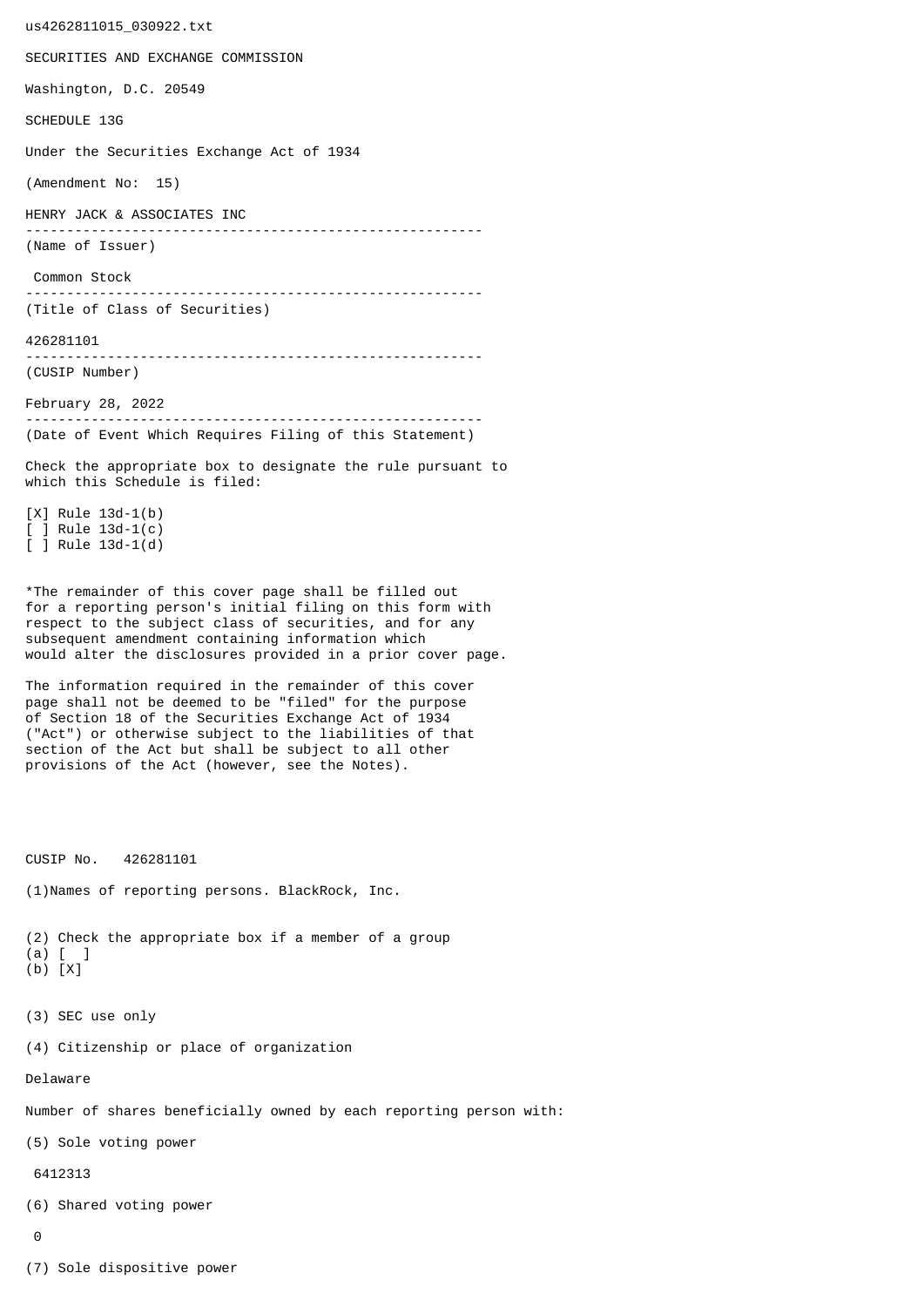```
 7336513
(8) Shared dispositive power
 \boldsymbol{\Theta}(9) Aggregate amount beneficially owned by each reporting person
  7336513
(10) Check if the aggregate amount in Row (9) excludes certain shares
(11) Percent of class represented by amount in Row 9
 10.1%
(12) Type of reporting person
HC
Item 1.
Item 1(a) Name of issuer:
            -----------------------------------------------------------------------
HENRY JACK & ASSOCIATES INC
Item 1(b) Address of issuer's principal executive offices:
-----------------------------------------------------------------------
PO BOX 807 663 HWY 60
MONETT MO 65708-0807
Item 2.
2(a) Name of person filing:
               ----------------------------------------------------------------------
BlackRock, Inc.
2(b) Address or principal business office or, if none, residence:
 -----------------------------------------------------------------------
BlackRock, Inc.
55 East 52nd Street
New York, NY 10055
2(c) Citizenship:
                             --------------------------------------------------------------------
 See Item 4 of Cover Page
2(d) Title of class of securities:
                                       -------------------------------------------------------------------
 Common Stock
2(e) CUSIP No.:
See Cover Page
Item 3.
If this statement is filed pursuant to Rules 13d-1(b), or 13d-2(b) or (c),
```
check whether the person filing is a:

Investment Company Act of 1940;

[ ] Broker or dealer registered under Section 15 of the Act;

[ ] Investment company registered under Section 8 of the

] Insurance company as defined in Section  $3(a)(19)$  of the Act;

[ ] An investment adviser in accordance with Rule  $13d-1(b)(1)(ii)(E)$ ;

[ ] Bank as defined in Section 3(a)(6) of the Act;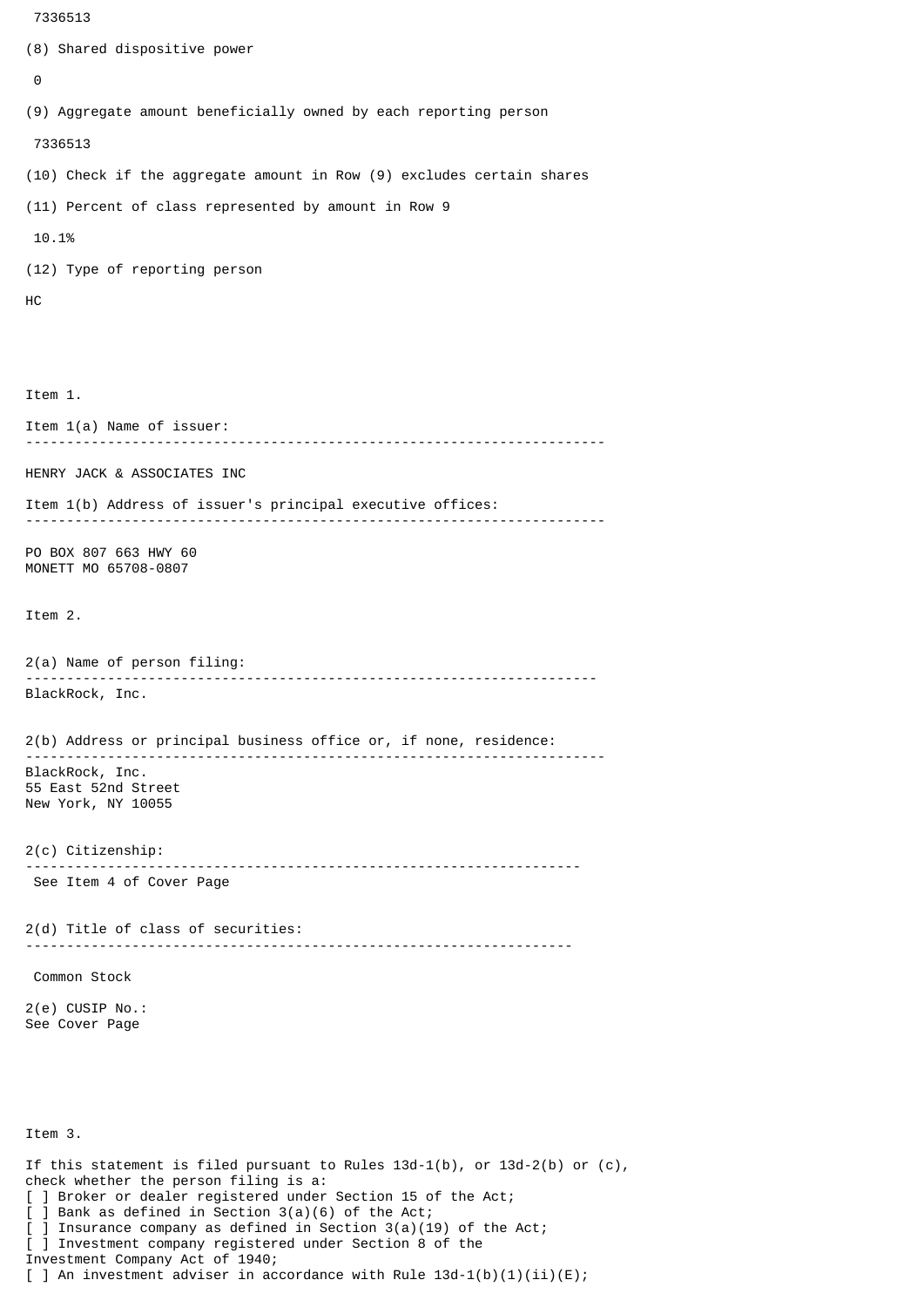[ ] An employee benefit plan or endowment fund in accordance with Rule  $13d-1(b)(1)(ii)(F);$ [X] A parent holding company or control person in accordance with Rule  $13d-1(b)(1)(ii)(G);$ [ ] A savings associations as defined in Section 3(b) of the Federal Deposit Insurance Act (12 U.S.C. 1813); [ ] A church plan that is excluded from the definition of an investment company under section  $3(c)(14)$  of the Investment Company Act of 1940; [ ] A non-U.S. institution in accordance with Rule 240.13d-1(b)(1)(ii)(J);  $\lceil$  ] Group, in accordance with Rule 240.13d-1(b)(1)(ii)(K). If filing as a non-U.S. institution in accordance with Rule  $240.13d-1(b)(1)(ii)(J)$ , please specify the type of institution: Item 4. Ownership Provide the following information regarding the aggregate number and percentage of the class of securities of the issuer identified in Item 1. Amount beneficially owned: 7336513 Percent of class 10.1% Number of shares as to which such person has: Sole power to vote or to direct the vote 6412313 Shared power to vote or to direct the vote  $\Theta$ Sole power to dispose or to direct the disposition of 7336513 Shared power to dispose or to direct the disposition of 0

Item 5.

Ownership of 5 Percent or Less of a Class. If this statement is being filed to report the fact that as of the date hereof the reporting person has ceased to be the beneficial owner of more than 5 percent of the class of securities, check the following [ ].

Item 6. Ownership of More than 5 Percent on Behalf of Another Person

 If any other person is known to have the right to receive or the power to direct the receipt of dividends from, or the proceeds from the sale of, such securities, a statement to that effect should be included in response to this item and, if such interest relates to more than 5 percent of the class, such person should be identified. A listing of the shareholders of an investment company registered under the Investment Company Act of 1940 or the beneficiaries of employee benefit plan, pension fund or endowment fund is not required.

 Various persons have the right to receive or the power to direct the receipt of dividends from, or the proceeds from the sale of the common stock of HENRY JACK & ASSOCIATES INC. No one person's interest in the common stock of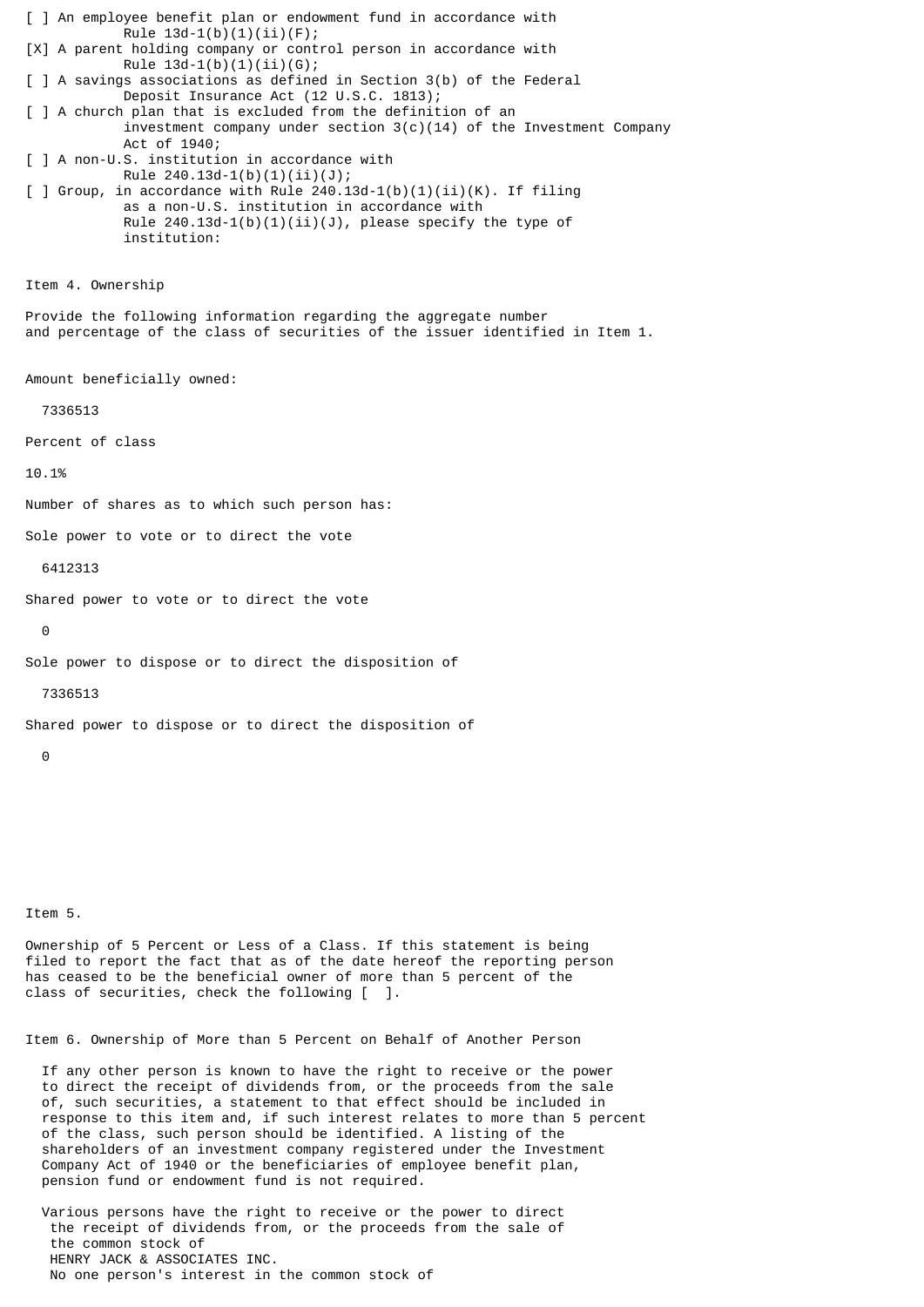HENRY JACK & ASSOCIATES INC is more than five percent of the total outstanding common shares.

Item 7. Identification and Classification of the Subsidiary Which Acquired the Security Being Reported on by the Parent Holding Company or Control Person.

See Exhibit A

Item 8. Identification and Classification of Members of the Group

If a group has filed this schedule pursuant to Rule  $13d-1(b)(ii)(J)$ , so indicate under Item 3(j) and attach an exhibit stating the identity and Item 3 classification of each member of the group. If a group has filed this schedule pursuant to Rule  $13d-1(c)$  or Rule  $13d-1(d)$ , attach an exhibit stating the identity of each member of the group.

## Item 9. Notice of Dissolution of Group

Notice of dissolution of a group may be furnished as an exhibit stating the date of the dissolution and that all further filings with respect to transactions in the security reported on will be filed, if required, by members of the group, in their individual capacity.

See Item 5.

Item 10. Certifications By signing below I certify that, to the best of my knowledge and belief, the securities referred to above were acquired and are held in the ordinary course of business and were not acquired and are not held for the purpose of or with the effect of changing or influencing the control of the issuer of the securities and were not acquired and are not held in connection with or as a participant

in any transaction having that purpose or effect.

Signature.

After reasonable inquiry and to the best of my knowledge and belief, I certify that the information set forth in this statement is true, complete and correct.

Dated: March 9, 2022 BlackRock, Inc.

Signature: Spencer Fleming

-------------------------------------------

Name/Title Attorney-In-Fact

The original statement shall be signed by each person on whose behalf the statement is filed or his authorized representative. If the statement is signed on behalf of a person by his authorized representative other than an executive officer or general partner of the filing person, evidence of the representative's authority to sign on behalf of such person shall be filed with the statement, provided, however, that a power of attorney for this purpose which is already on file with the Commission may be incorporated by reference. The name and any title of each person who signs the statement shall be typed or printed beneath his signature.

Attention: Intentional misstatements or omissions of fact constitute Federal criminal violations (see 18 U.S.C. 1001).

Exhibit A